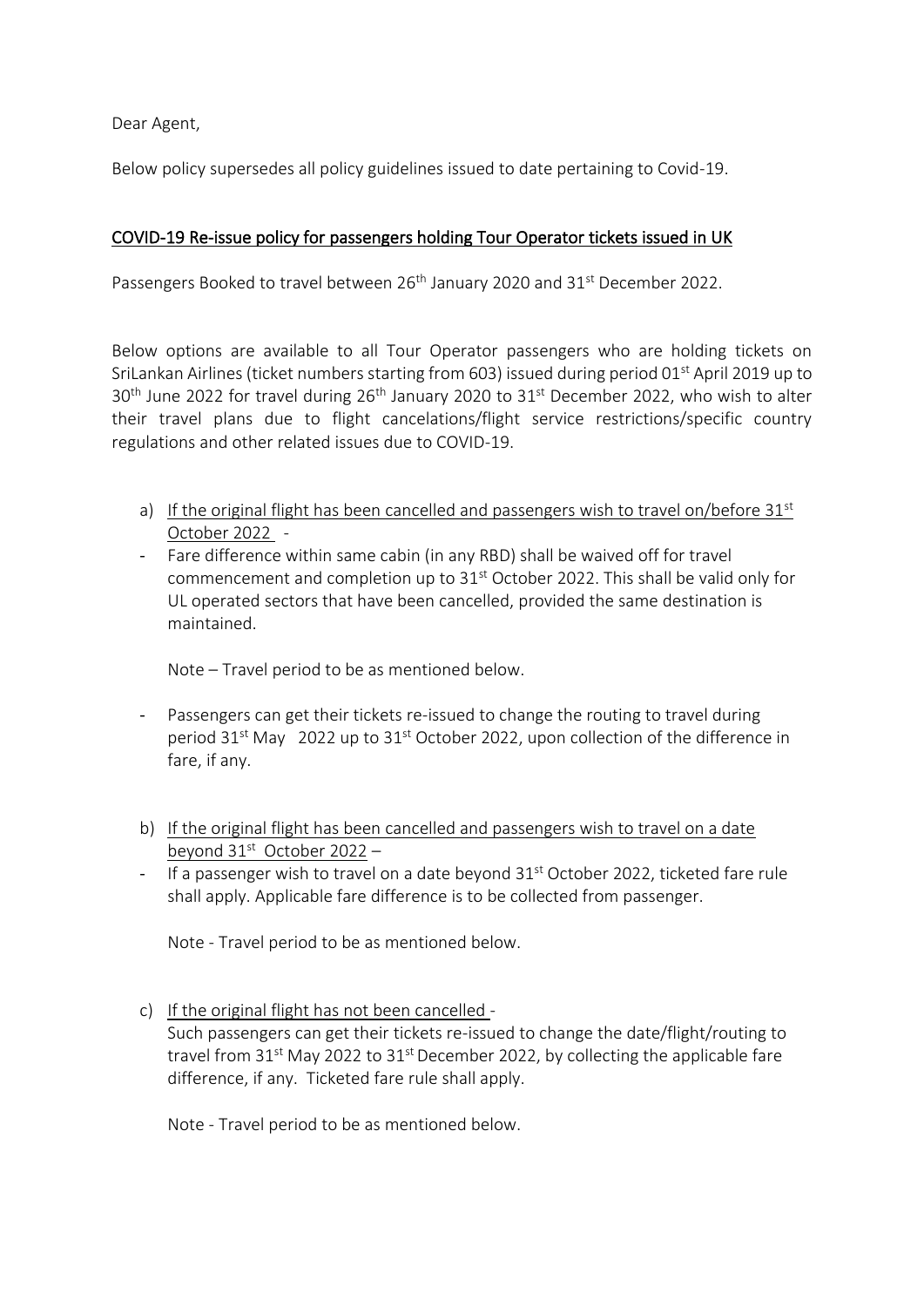Travel period –

| Original Travel Date (departure)                                                                                                      | Eligible date for new departure                                           |
|---------------------------------------------------------------------------------------------------------------------------------------|---------------------------------------------------------------------------|
| 12Apr-27Jun20, 09Aug-15Oct20, 26Oct-<br>03Dec20, 03Apr -23Jun21, 15Aug-                                                               | 31May-22Jun22, 14Aug-12Oct22, & 23Oct-<br>30Nov22.                        |
| 13Oct21, 24Oct-01Dec21, 16Apr-22Jun22,<br>14Aug-12Oct22 & 23Oct-30Nov22                                                               | Inbound travel not valid during period 31May-<br>01May22 & 13Aug-04Sep22. |
| 26Jan-02Apr20, 28Jun-09Jul20, 16Oct-<br>25Oct20, 04Dec-10Dec20, 06Jan-31Jan21,<br>24Jun - 07Jul21, 08Aug - 14Aug21, 14Oct             | 31May-22Jun22 & 14Aug-08Dec22.                                            |
| -23Oct21, 02Dec-09Dec21, 05Jan-<br>31Mar22, 13Oct-22Oct22 & 01Dec-<br>$08$ Dec $22$                                                   | Inbound travel not valid during period 31May-<br>01May22 & 13Aug-04Sep22. |
| 03Apr-11Apr20, 10Jul-16Jul20, 03Aug-                                                                                                  |                                                                           |
| 08Aug20, 24Dec-31Dec20, 01Jan-                                                                                                        | 31May-22Jun22 & 14Aug-08Dec22.                                            |
| 05Jan21, 19Mar - 02Apr21, 08Jul -<br>14Jul21, 02Aug - 07Aug21, 27Dec21 -<br>04Jan22, 01Apr-15Apr22, 23Jun-<br>13Jul22 & 01Aug-13Aug22 | Inbound travel not valid during period 31May-<br>01May22 & 13Aug-04Sep22. |
|                                                                                                                                       | 31May22-31Dec22.                                                          |
| 17Jul-02Aug20, 11Dec-18Dec20, 15Jul<br>$-01$ Aug21, 10Dec $-15$ Dec21, 14Jul-<br>31Jul22 & 09Dec-15Dec22                              |                                                                           |
|                                                                                                                                       | Inbound travel not valid during period 30Dec22-<br>10Jan23.               |
| 19Dec-23Dec20,16Dec - 26Dec21 &<br>16Dec-26Dec22                                                                                      | Could be re-issued to travel any time during 31May22<br>$-31$ Dec22.      |
|                                                                                                                                       |                                                                           |

Conditions -

- Above to be valid on UL operated flights only.
- Unlimited date changes are permitted and the change fee is waived off.
- Rebooking/re-issuance must be completed on or before  $30<sup>th</sup>$  June 2022.
- All travel must be completed by 31<sup>st</sup> December 2022.
- All Tour Operator conditions must be met.
- Any difference in taxes is to be collected from passenger.
- If the new travel date ex LON falls on to a Day 5/6, weekend surcharge to be waived off.
- If new travel date from/to LON falls on to a peak of peak period in Winter22/23 (i.e. 16Dec-24Dec22 and/or CMBLON during 01Jan-09Jan23) the applicable peak of peak surcharge is to be waived off.
- Ticket endorsement
	- o "*INVOL COVID19 AUTH/TO*"